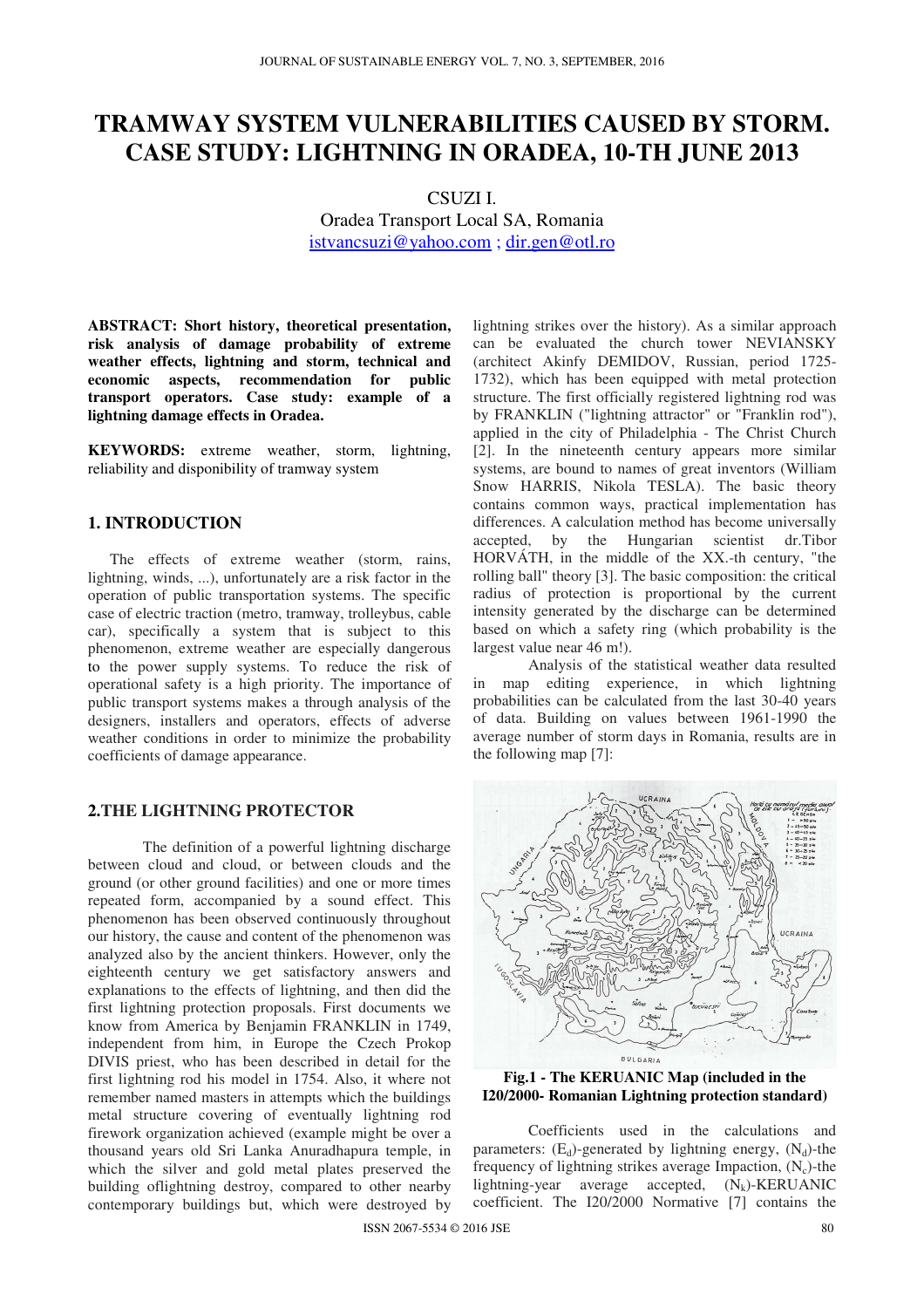calculation formulas, tables, be determined on the basis of which the likely effects of weather extremes.

#### **3. SCHEMATICALLY ABOUT TRAMWAYS**

An electric-drawn schematic representation of urban public transport system is as follows:



**Fig. 2 - The electrical characteristics and power supply voltages and circuits**

The indications contained in Fig.2 have details of [1]: **1** - tram rails;

- **2** electric vehicles;
- **3** transformers and power unit;
- **4** the negative terminal (leakage current) "-" on the rails;
- **5**  Power cable "+" contact wire;

**6** - General power wires twisted copper;

 $\mathbf{I}_{TR}$  - the vehicle input current;

 $R_{I+}$  - input resistance relative to the ground;

**R**<sub>DSS</sub> - rail/ground resistance ("stray current");

**RS** - the track resistance between the vehicle and the Power station;

 $\Delta U_{\text{LC}}$  - potential differences in the relevant section of the contact line;

**∆U-** - voltage drop across the "-" line (track);

 $\Delta U_{CI}$  - the return cable voltage drop "-";

**∆US -** tension between the 4-point and the vehicle;

 $U_A$  - the rectifier power supply;

 $U_M$  - engine power.

 $R_{C+}$  - the resistance of the input power "+";

**RCI** - the return current cable "-";

**RC** - rail section as defined by the connection resistance of the vehicle position;

#### **4. IMPORTANCE OF GROUNDING (EARTH)**

The most important element of safety in the electrical power supply systems (transformers, rectifiers, electric cables, pipes, rails, vehicles, ...) the kind of grounding connections, which can provide protection even against lightning strikes. In order to protect human and material values of absolute priority normative values provided by the standards compliance. To the user (traveler, or staff) safety, determine the extent of the contact voltage, which is measured during a touching any metal surface and the surface of the land experiencing generate a voltage difference one step length. Just as in Fig.3.a and Fig.3.b shown [5], the ground-foot skin resistance  $3\rho_s$  where  $\rho_s$ the conductivity of the earth,  $R_1$ - for land vehicles people conductivity and  $R_{u}$ - the man conductivity.





**Fig. 3.a and 3.b - Equivalent models for contacts between human bodies and vehicles**

The contact potential difference  $(U_C)$  [5]:

$$
U_C=I \times (R_U+1.5\rho_s) \tag{1}
$$

The stride potential difference between the two barefoot soles  $U_P$  [5]:

$$
U_P = I \times (R_U + 6 \rho_s) \tag{2}
$$

The  $\rho_s$  is an approximate calculation (wet concrete), 100 Ohm/meter, so  $R_1=1.5x100=150\Omega$ . The IEEE80's [10] standard as  $R_U = 1.000 \Omega$ . If we accept the standard feltage power levels as  $I_{\text{min}}$ =2mA, the limith as  $I_{p}$ =60mA, the maximum value of a life support  $I_{\text{adm}}$ =80mA, the voltage differences are:

$$
U_{\text{Cmin}} = 2.3 \text{ V}
$$

$$
U_{\text{CP}} = 69 \text{ V}
$$

$$
U_{\text{Cadm}} = 92 \text{ V}
$$

Based on these calculations, determined as the maximum accepted value is 70 volts. The existence of the earth connection is the most important part of the lightsafety protection, lightning protection is based on the existence of the grounding. Acceptance of the values of grounding resistance  $R_{Pmax}$ :

a.)  $5\Omega$  - on natural earth

b.)  $10\Omega$  - on artificial earth connections

The touch-grounding and lightning protection system than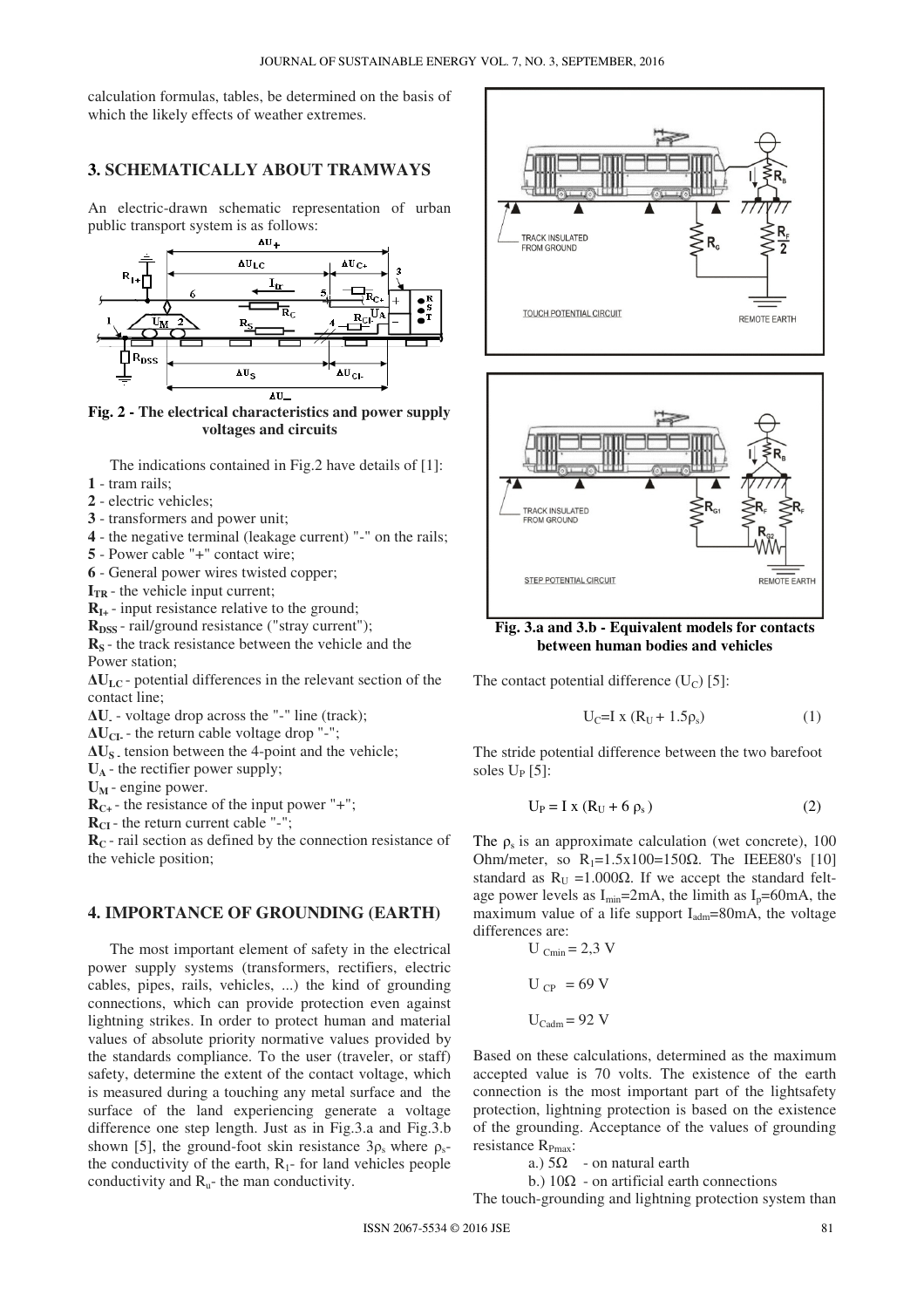definable the value  $R_{Pmax}=1 \Omega$ , if this is not done, it is essential to place additional electrodes to achieve lower resistance value [6], [8], [9].

## **5. EXTREME WEATHER EVENTS: STORM AND LIGHTNING**

A lightning rod three main subunits are: grounding, "capturing lightning" and the grounding terminals (drain wire). The type of lightning can be a "classic" vertical (Franklin) and horizontal (surface) model. Determined volume of a security that security precautions probability of lightning protection under the regulations in place appropriate standards, be calculated by the following relations [3], [6]:

a.) lightning rod height≤ 30m:

$$
\frac{r_{\alpha}}{h_{\alpha}} = \frac{1.6}{1 + \frac{h_{\chi}}{h}}\tag{3}
$$

b.) the lightning rod height of  $30m \leq h \leq 100$  m:

$$
\frac{r_a}{h_a} = \frac{1.6}{1 + \frac{h_a}{h}} \cdot \frac{5.5}{\sqrt{h}} \tag{4}
$$

where the  $r_x$ ,  $h_a$ ,  $h_x$  are in meters, noted in Fig. 4:



**lightning protector and the protected area** 

# **6. CASE STUDY: LIGHTNING CAUSED VULNERABILITY IN ORADEA**

Oradea case is rather unfortunate weather conditions, the annual number of storm days can not exceed 40 (see Fig.1), the statistical processing of the contingency relationship can be inferred measurable effects [4].

The fundamental question is: how should we defend the lightning overhead power supply system for a vast area of the constituent subunits (power stations, rectifiers, vehicles, safety and signaling information systems, ...)? Exist two possibilities of damage cause: can be a direct impact of lightning energy discharge or an electromagnetic induction high tension peak wave form in the catenary wire system. In fact, the entire network can not provide full protection and security, only a reduced risk of accidents or a minimum probability of unexpected events. The economical estimation of the relative lower cost of service interruptions compared with a relative high

cost of a full protection will be argued by the economic efficiency of the total cost of operation. A meteorological phenomenon took place in 2013, the June 10-th, in the early afternoon thunderstorms truck by lightning more Oradea, whose impact was the loss of Tramway services. The lightning touched sector was energy powered by the "Zamfirescu" street rectifier, the impact was at the pilar number 770 (Decebal-Aradului street crossing section), the effects of lightning was recorded by a datalogger. In a very short time, the maintenance team quickly solved the incident (poweroff, cable repair, reboot and restart).

|      |        |                     | $\frac{1}{2}$ $\frac{1}{2}$ $\frac{1}{2}$ $\frac{1}{2}$ $\frac{1}{2}$ $\frac{1}{2}$ $\frac{1}{2}$ $\frac{1}{2}$ $\frac{1}{2}$ $\frac{1}{2}$ $\frac{1}{2}$ $\frac{1}{2}$ $\frac{1}{2}$ $\frac{1}{2}$ $\frac{1}{2}$ $\frac{1}{2}$ $\frac{1}{2}$ $\frac{1}{2}$ $\frac{1}{2}$ $\frac{1}{2}$ $\frac{1}{2}$ $\frac{1}{2}$<br>Pilar |                             |           |  |
|------|--------|---------------------|------------------------------------------------------------------------------------------------------------------------------------------------------------------------------------------------------------------------------------------------------------------------------------------------------------------------------|-----------------------------|-----------|--|
| Year | Date   | Location            |                                                                                                                                                                                                                                                                                                                              | <b>Elements of</b>          | Out of    |  |
|      |        |                     | nr.                                                                                                                                                                                                                                                                                                                          | contact system service time |           |  |
| 2011 | 09.06  | Str. Primăriei      | 920-927                                                                                                                                                                                                                                                                                                                      | Anchor                      | 55 min.   |  |
|      |        | Parc 1<br>Decembrie | 954-967                                                                                                                                                                                                                                                                                                                      | Anchor                      |           |  |
|      |        | Str. Primăriei      | wire net                                                                                                                                                                                                                                                                                                                     | Anchor                      |           |  |
|      | 14.06  | Str. Aviatorilor    | 841                                                                                                                                                                                                                                                                                                                          | Reinforcement               | $25$ min. |  |
|      | 16.07  | P-ța Unirii         | 930-955                                                                                                                                                                                                                                                                                                                      | Anchor                      | 30 min.   |  |
| 2012 | 11.06  | Str. Eroul          | 652-655                                                                                                                                                                                                                                                                                                                      | Anchor                      | 30 min.   |  |
|      |        | Necunoscut          |                                                                                                                                                                                                                                                                                                                              |                             |           |  |
|      |        | P-ța Cetății (Bloc  | 218-229                                                                                                                                                                                                                                                                                                                      | Anchor                      |           |  |
|      |        | Turn)               |                                                                                                                                                                                                                                                                                                                              |                             |           |  |
|      | 06.07  | Str.Cantemir,       | wire net                                                                                                                                                                                                                                                                                                                     | Anchor                      | 35 min.   |  |
|      |        | Pod Peța            |                                                                                                                                                                                                                                                                                                                              |                             |           |  |
| 2013 | 10.06. | Poliția de          | 770                                                                                                                                                                                                                                                                                                                          | Chaplet                     | 55 min.   |  |
|      |        | Frontieră -         |                                                                                                                                                                                                                                                                                                                              |                             |           |  |
|      |        | Decebal             |                                                                                                                                                                                                                                                                                                                              |                             |           |  |
|      | 10.07  | Parc 1              | 962-973                                                                                                                                                                                                                                                                                                                      | Anchor                      | 30 min.   |  |
|      |        | Decembrie           |                                                                                                                                                                                                                                                                                                                              |                             |           |  |

**Table 1 - The effects of extreme weather events on Tramway system in Oradea (between 2011-2013)** 

For data collection were used a GRAPHTEC200 datalogger in monitoring connection shown in next table:

**Table 2 - The"Zamfirescu" street recording channels of distribution beginning in June 2013** 

| <b>Channel</b>  | Value of                  |
|-----------------|---------------------------|
| Ch1             | $I_{\pm \underline{tot}}$ |
| Ch2             | $I_{+ST2}$                |
| Ch3             | $I_{+ST5}$                |
| Ch4             | U<br>cc                   |
| Ch5             | $I_{+ST6}$                |
| Ch <sub>6</sub> | Off                       |
| Ch7             | $I_{-ST2}$                |
| Ch <sub>8</sub> | $I_{-ST4}$                |
| Ch9             | $I_{-ST5}$                |
| Ch10            | $I_{ST6}$                 |



**Fig. 5 - The location of the reported incident on June 10-th, 2013 and its impact**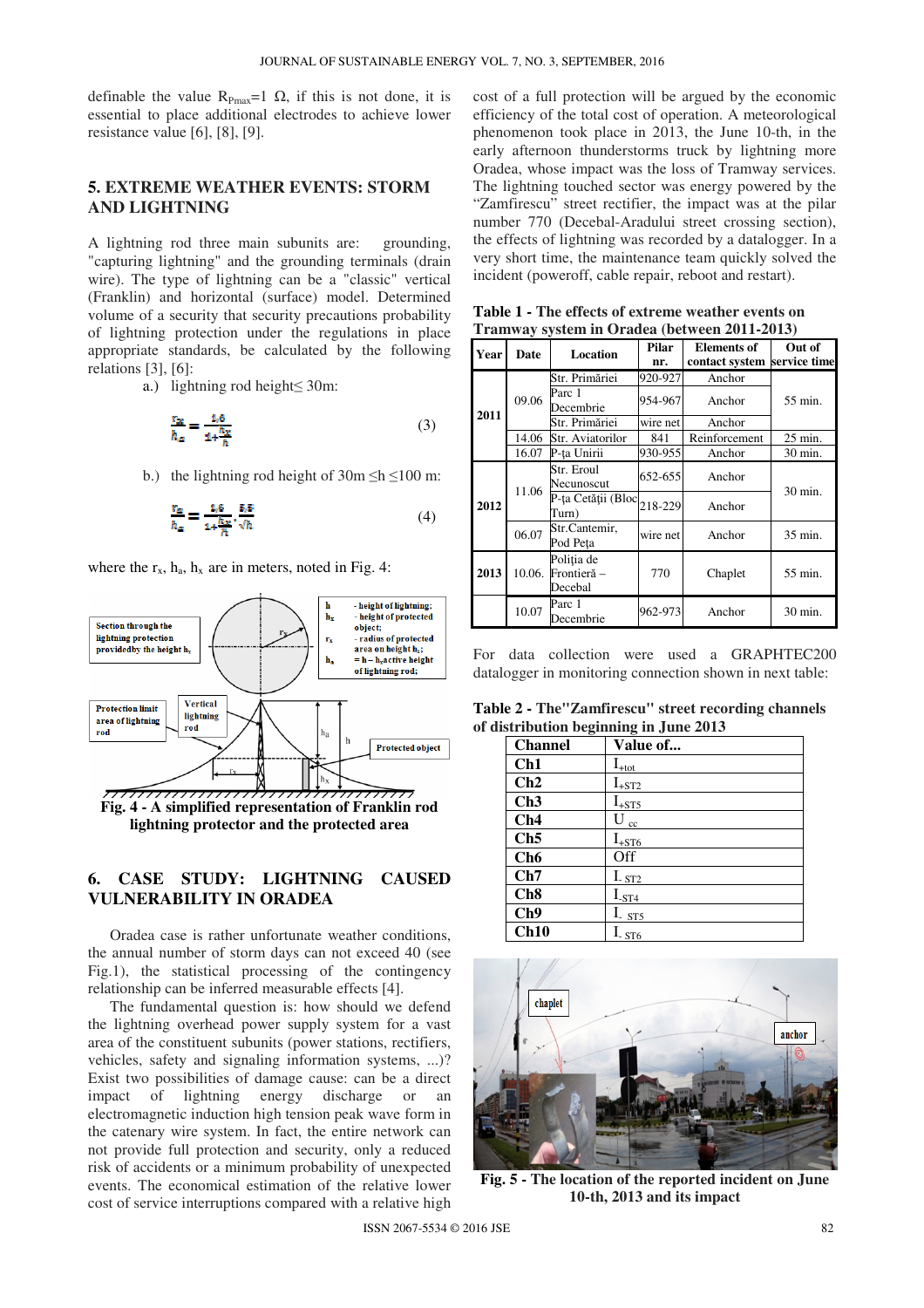

**Fig. 6 - Data collection from "Zamfirescu" Power Station (between 15.50 to 16.00 on June 10-th, 2013)** 



**Fig. 7 - The "Big Moment": June10-th, 2013 at 15h 56m 45s, lightning discharge voltage and current diagrams**

The Fig.6 show at 15h 56m 45 seconds at a peak observed phenomenon, which clarifies the translation impact of the lightning current flowin Fig.7. The electrical discharge is about half a second period recorded by the device, which looks like the diodes dissipate the discharge current. In the Ch4- $U_{CC}$ , the power supply (orange) and Ch1- $I_{tot}$ , the supply current (blue), both forms give the most. During the event, the discharge may be damaged the electrical insulation, so it is essential that these items to be immediately after the event (or in short time!) verified and cleaned/repaired/changed.

**Table 3 – Insulation values for power cables**

| <b>ST. ZAMFIRESCU - 18.06.2013 -</b> |                  |                         |                         |  |  |  |  |
|--------------------------------------|------------------|-------------------------|-------------------------|--|--|--|--|
| <b>ST</b>                            | Cable            | Value at                | Value at                |  |  |  |  |
|                                      |                  | 1kv/10s                 | $1 \times 20s$          |  |  |  |  |
|                                      | 1                | $60,91$ M $\Omega$      | $70,26 \text{ M}\Omega$ |  |  |  |  |
| ST <sub>2</sub>                      | $\overline{2}$   | $65,83 \text{ M}\Omega$ | 75,81 MΩ                |  |  |  |  |
|                                      | $1+2$            | $67,58 \text{ M}\Omega$ | 85,21 MΩ                |  |  |  |  |
|                                      | $\mathbf{1}$     | 17,90 MΩ                | 19,71 MΩ                |  |  |  |  |
| ST <sub>5</sub>                      | $\overline{2}$   | 18,44 MΩ                | 22,08 MΩ                |  |  |  |  |
|                                      | $1+2$            | 20,35 MΩ                | $18,50 \text{ M}\Omega$ |  |  |  |  |
| ST6                                  | 1                | $9,85 \text{ M}\Omega$  | $10,18 \text{ M}\Omega$ |  |  |  |  |
|                                      | $\boldsymbol{2}$ | $10,66 \text{ M}\Omega$ | 11,20 MΩ                |  |  |  |  |
|                                      | 3                | $11,22 \text{ M}\Omega$ | $11,57 \text{ M}\Omega$ |  |  |  |  |
|                                      | $1+2+3$          | 8,30 MΩ                 | $8,68 \text{ M}\Omega$  |  |  |  |  |
| ST VEST - 20.06.2013 -               |                  |                         |                         |  |  |  |  |
| ST <sub>1</sub>                      | 1                | $678 \text{ M}\Omega$   | $887 \text{ M}\Omega$   |  |  |  |  |
| ST2                                  | 1                | $510 \text{ M}\Omega$   | 706 MΩ                  |  |  |  |  |
| ST <sub>3</sub>                      | 1                | 128,3 MΩ                | 149,6 MΩ                |  |  |  |  |

**Table 4 - Insulation resistance of power supply contact wire sectors** 

|                                | <b>ST. - ZAMFIRESCU</b> | <b>ST. – VEST</b>       |                 |                         |  |  |  |  |
|--------------------------------|-------------------------|-------------------------|-----------------|-------------------------|--|--|--|--|
| ST/DATE  18.06.2013 31.07.2013 |                         |                         | 20.06.2013      |                         |  |  |  |  |
| ST2                            | $10 K\Omega$ !          | $199.2 \text{ M}\Omega$ | ST <sub>1</sub> | $121.7 \text{ M}\Omega$ |  |  |  |  |
| ST5                            | $4.15M\Omega$           | $4.85 \text{ M}\Omega$  | ST2             | $8.5 \text{ M}\Omega$   |  |  |  |  |
| ST6                            | 194 $K\Omega$ !         | $253M\Omega$            | ST <sub>3</sub> | $11.06 \text{ M}\Omega$ |  |  |  |  |

As we can see, the insulation values of cables show the value of damage. In lucky case remains a few tens of Mega-Ohm, not the same can be said with a very damaged insulation values, which have declined under value of Kilo-Ohm, the contact wires system requiring immediate maintenance. The line wire insulation may be damaged by "drag & drop" effects of discharges, the insulation value maybe re-store with a serious wash of insulators with acetone or other isopropyl alcohol, if need it is essential the elimination of the losses spare parts. During the repair, after related events we find to "Zamfirescu" ST2 sector 3 pcs of anchors must be replaced. The power station "Zamfirescu"-ST2 values are repaired from 10kΩ to 199,2MΩ after intervention, it's a best practice of a proper maintenance after unexpected events.



**Fig. 8 - Samples of exchanged anchors and insulators**

## **7. CONCLUSION**

An electric-drawn public transportation system can have a relative immunity from the effects of extreme weather events, if should we manage to keep the proper design and maintenance of compliance with the security provided by the normative values. The reliability coefficients, and the standby features and results of the quality of maintenance cerified by ISO9001:2012 and ISO50001:2013- the use of quality as well as energy management systems guarantee to provide the insulation values, effectively maintaining the safety factors.

 Obviously the financial relationship between the probability of failure and maintenance funds and investment, by all means should be adopted in appropriate ratio between the values and consistency.

#### **BIBLIOGRAPHY:**

**1.** CSUZI, István: *Contribuţii la evaluarea şi optimizarea performanţelor energetice şi de disponibilitate ale sistemului de tracţiune electrică urbană(RO),* (Contributions to evaluating and optimizing the energetic and availability performance of the urban electrical traction system), Ph.D. Thesis, University of Oradea, 2011

**2.** KRIDER, E.Philip: *Benjamin Franklin and the first lightning*